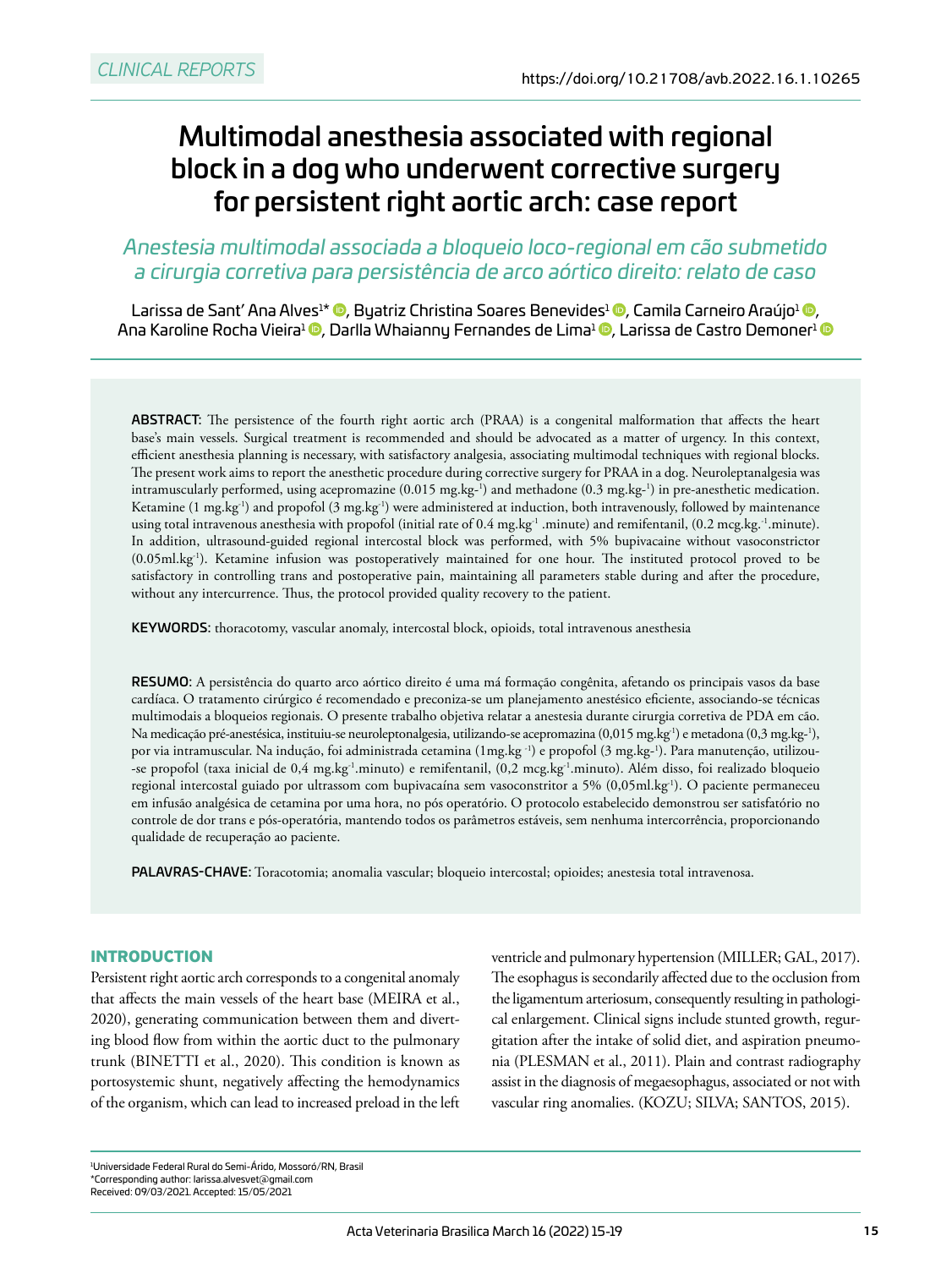Anesthesia of dogs with cardiac abnormalities, in general, becomes challenging during the transanesthetic period since it requires greater caution and attention. This is given the difficulty of maintaining the cardiac output of these patients, despite the physiologic compensating mechanisms (ARENILLAS; CARO-VADILLO; De SEGURA, 2019).

In the persistence of the aortic arch, the main complications are tachycardia, bradycardia, hypertension, hypotension, hypothermia, and cardiac arrhythmias (PARISSI et al., 2020). Adequate analgesia in these surgical procedures is indispensable because it accelerates post-surgical recovery. It also contributes to the patient's quality of life and well-being (SOUZA et al., 2018). Analgesic infusions are continuously being explored, and this technique is commonly used in small animal anesthetic practice. Infusions can be isolatedly administered, as remifentanil, for example, or in pharmacological combinations to provide balanced anesthesia (ALVES et al., 2017).

The introduction of regional blocks, with the aid of nerve stimulation or ultrasound, are conferring objectivity and precision to regional analgesia techniques, contributing to a lower requirement of general anesthetics, as well as opioids (PORTELA; VERDIER; OTERO, 2018). Thus, the objective of this work was to report the anesthetic and analgesic protocol used in a case of persistence of the aortic arch in a dog with secondary megaesophagus, submitted to thoracotomy for corrective surgery.

#### **CASE REPORT**

The patient was referred to the Veterinary Hospital of the Universidade Federal Rural do Semi-Árido, in the city of Mossoró-RN, for clinical-surgical evaluation. It was a 3-monthold white Swiss shepherd male dog with a bodyweight of 4.6 kg. The complaints were recurrent regurgitations of postprandial undigested solid material, occurring as early as two months of age, hiccups, and respiratory distress. On physical examination, a marked dilation in the sternal region was noted when the patient was slightly agitated. The patient also had a body condition score of 2 on a scale of 1 to 5. Blood samples were collected for hematimetric and serum biochemical tests (urea, creatinine, ALT, AST, alkaline phosphatase, and total protein), which showed no noteworthy changes. In addition, radiography of the esophageal and tracheal region revealed the presence of gaseous content, which was evidenced with moderate dilation of the cervical portion of the esophagus and radiopacity (Figure 1).

2 ml. kg barium sulfate radiographic contrast was administered orally, highlighting the region that presented esophagus dilation. There was an accumulation of contrast material in the cervical neck up to the entrance of the thorax, close to the heart (Figures 2). Such an alteration is suggestive of compressive esophageal stenosis due to vascular ring anomaly. Due to the progressive worsening of the animal's condition, exploratory thoracotomy was indicated to confirm the diagnosis and surgical correction.



**Figure 1.** Plain radiography - left lateral view showing esophageal dilation.



**Figure 2.** Contrast-enhanced radiography left lateral view with esophageal dilation and contrast accumulation from the cervical portion to the thoracic inlet. Esophageal stenosis is immediately proximal to the heart base.

The patient underwent an 8-hour solid food and water fast. The following parameters were assessed before the anesthetic protocol: Baseline heart rate (HR) of 112 beats per minute, synchronous pulse and respiratory rate *(RR)* of 36 movements per minute, capillary refill time (CRT) less than 2 seconds, systolic arterial pressure (SAP) of 95 mmHg, measured by Doppler, normal colored mucous membranes, skin turgor with a satisfactory degree of hydration and a rectal temperature (RT) of 38.4 C°.

Neuroleptanalgesia was used as pre-anesthetic medication, with acepromazine (0,015 [mg.kg-](http://mg.kg)1) and methadone (0,3 [mg.kg](http://mg.kg)-1) association administered intramuscularly. Twenty minutes later, anesthetic induction was initiated, using ketamine at a dose of 1 [mg.kg](http://mg.kg)-1 as coinducer. After one minute, propofol was administered at a dose of 3 [mg.kg](http://mg.kg)-1 until orotracheal intubation was viable. The intravenous route was used for both ketamine and propofol. An orotracheal tube was also placed, by esophageal route, for occasional megaesophagus regurgitations. Oxygen support was provided, with a flow of 30 [mL.](http://mL.kg) [kg](http://mL.kg)-1.min, employing the non-reinalatory circuit through the Mapleson D (avalvular) system, with oxygen flow, by assisted manual ventilation. Total intravenous anesthesia with propofol was used to maintain anesthesia, starting at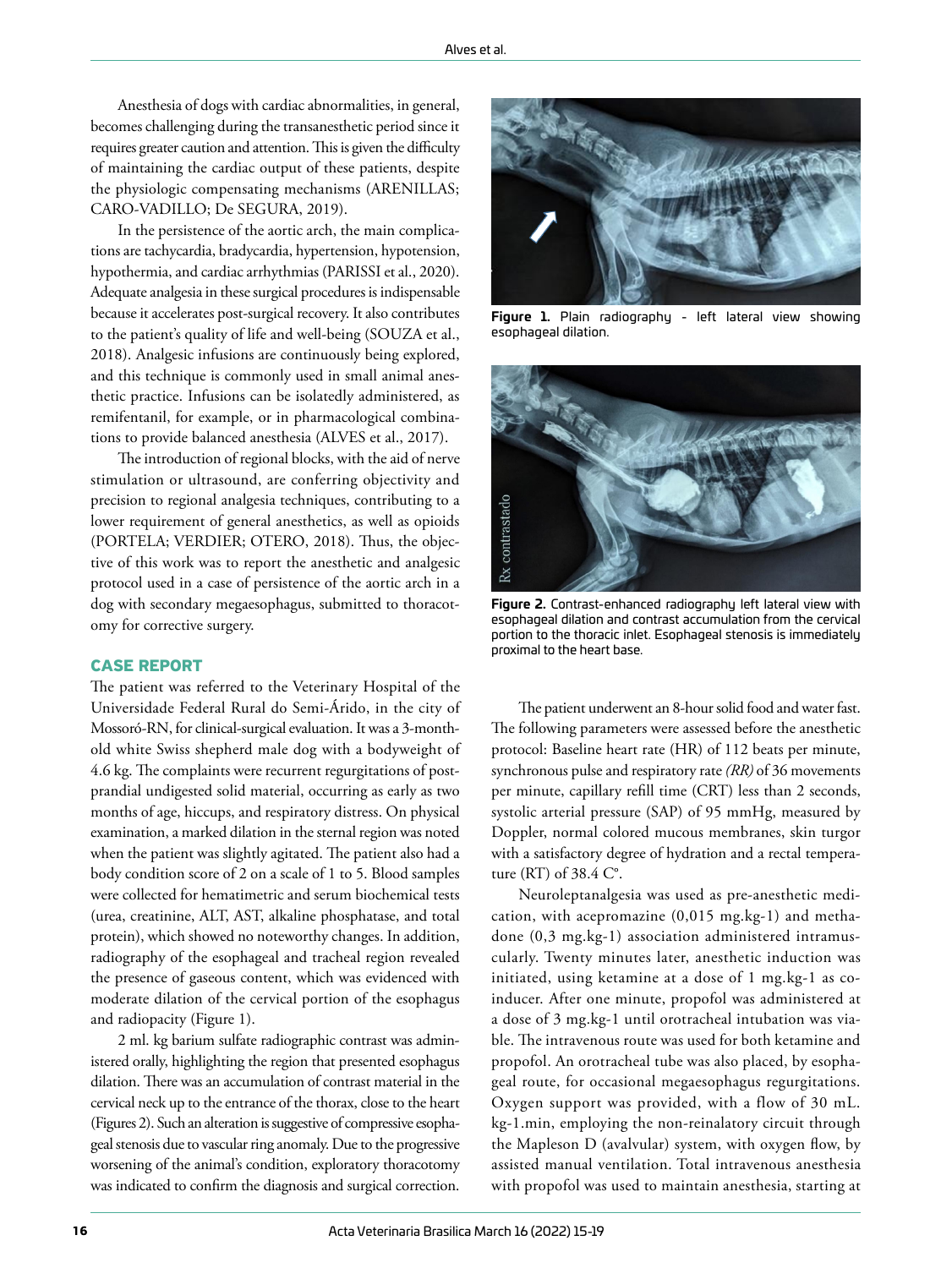0,4 [mg.kg-](http://mg.kg)1minute and gradually decreasing during the transanesthetic period, remaining stable at the low continuous infusion rate (0.05 [mg.kg](http://mg.kg)-1 minute).

For analgesia, the intercostal block was performed with bupivacaine without vasoconstrictor at 0.5 %, at a dose of 0.05 ml. kg per point, using ultrasound with a linear transducer above 10 Mhz. The patient was positioned in the right lateral decubitus position, and the third intercostal space, cranio-dorsal to the incision, was palpated. The transducer was positioned, and the reading depth was adjusted to 3cm. In order to avoid complications of accidental vascular injections, the content was aspirated before injection of the anesthetic. Two more cranial and caudal local applications were made to the first rib with the same technique to block other adjacent sensory nerves successively.

In addition to the block, a remifentanil analgesia infusion at a rate of 0.2 [mcg.kg](http://mcg.kg)-1 was performed to enhance analgesia. It is worth noting that the surgical incision was made 25 minutes after the block and the opening of the cavity after 30 minutes.

The Ringer's Lactate solution rate was instituted at 3 [ml.](http://ml.kg) [kg](http://ml.kg).h-1. The hemodynamic parameters (HR, *RR* °, TR, and IAP - invasive arterial pressure, accessed by the dorsal pedal artery) were assessed, in addition to the oxygen saturation (SpO2), through a multiparameter digital monitor.

The whole procedure lasted three hours and ten minutes. The patient was stable from the beginning to the final third of surgery, except when the vagus nerve was stimulated at the time of the surgery. This stimulation resulted in an abrupt reduction in heart rate (56 beats per minute) and blood pressure (40 mmHg). However, the parameters were quickly and spontaneously reversed without the need for pharmacological intervention. Heart rate varied from 130 to 180 beats per minute, the assisted respiratory rate from 08 to 20 movements per minute, the mean arterial pressure from 60 to 80 mmHg, and the oxygen saturation between 95 and 99%. The rectal temperature varied between 37.9° C and 37°C. The remifentanil infusion was interrupted simultaneously at the end of the surgical procedure, and propofol interruption occurred 10 minutes before. Within 35 minutes of extubation, the patient presented total recovery of consciousness, remaining in sternal decubitus position, with all cardiorespiratory and body temperature parameters within physiological normality, thus allowing discharge from the anesthesia recovery room. The animal was maintained from the immediate postoperative period on an analgesic infusion of ketamine at the rate of (0.6 [mg.kg](http://mg.kg)-1.h) for one and a half hours. Meloxicam (0.2 [mg.kg](http://mg.kg)) and dipyrone (25 [mg.kg](http://mg.kg)) were administered postoperatively, and there was no need to perform any opioid analgesic rescue on the day of the procedure. The next day, the patient started using tramadol 2 [mg.kg,](http://mg.kg) every 12 hours, for 07 days.

#### **DISCUSSION**

According to the protocol instituted for pre-anesthetic medication, acepromazine was necessary since the patient was young, agitated, and anxious, characteristics that did not allow manipulation. Despite its main adverse effect of hypotension, acepromazine also prevents ventricular arrhythmias and ventricular fibrillation by blocking alpha-1 adrenergic receptors in the myocardium (LEMKE, 2013). Therefore, it is beneficial due to the release of catecholamines brought on by the patient's stress. Phenothiazine has been associated with methadone to provide better sedation, increase analgesia, and minimize the need for other anesthetic agents (SANTOS et al., 2010). Monteiro et al., 2016, described in their study that the association of these drugs considerably decreases the requirement for general anesthetics.

Similarly, the use of opioids such as remifentanil adds to intraoperative antinociception, thus promoting lower anesthetic maintenance requirements (MURAHATA et al., 2018). Monteiro et al., 2010, concluded that dose-dependently remifentanil use significantly reduced the CAM of isoflurane in dogs. In the present report, it was possible to see the decreased propofol requirement in the transoperative period, managing to keep the animal in an adequate anesthetic plan with the minimum maintenance rate, 0.05 [mg.kg](http://mg.kg)-1.h.

During the entire procedure, the patient was maintained in manual controlled ventilation since respiratory depression and transient apnea are the most common adverse effects of propofol administration (REVES et al., 2000). As a limitation of the study, the anesthetic equipment did not have a capnograph, the central monitoring element for lung ventilation (HOPPER et al., 2007). The main disadvantage between manual and mechanical ventilation is that, in the latter, there is control of the volume of air offered or pressure exerted, making the process safer and more efficient (CASTELLANA et al., 2003).

According to Assorey et al. (2020), patients undergoing thoracic surgeries may experience severe acute pain due to rib retraction, as well as serratus muscle or intercostal nerve damage. Therefore, inadequate or negligent management of pain control can lead to severe postoperative complications for the patient. Such complications include hypertension that can increase bleeding risks, tachycardia, and arrhythmias, which can compromise cardiac output (ARENILLAS; CARO-VADILLO; DE SEGURA, 2019), in addition to the development of chronic pain (SILVA et al., 2008).

In this case, a regional intercostal block in the transoperative period was carried out. This block has already been mentioned in complex procedures, such as partial resection of the chest wall followed by reconstruction (JULIÃO et al., 2020), mastectomies (SANCHES et al., 2020), or aortic ductal persistence corrective surgery in dogs (VOLKEIS et al., 2020). In all the mentioned procedures, the block has been demonstrated to be efficient and satisfactory. The thoracic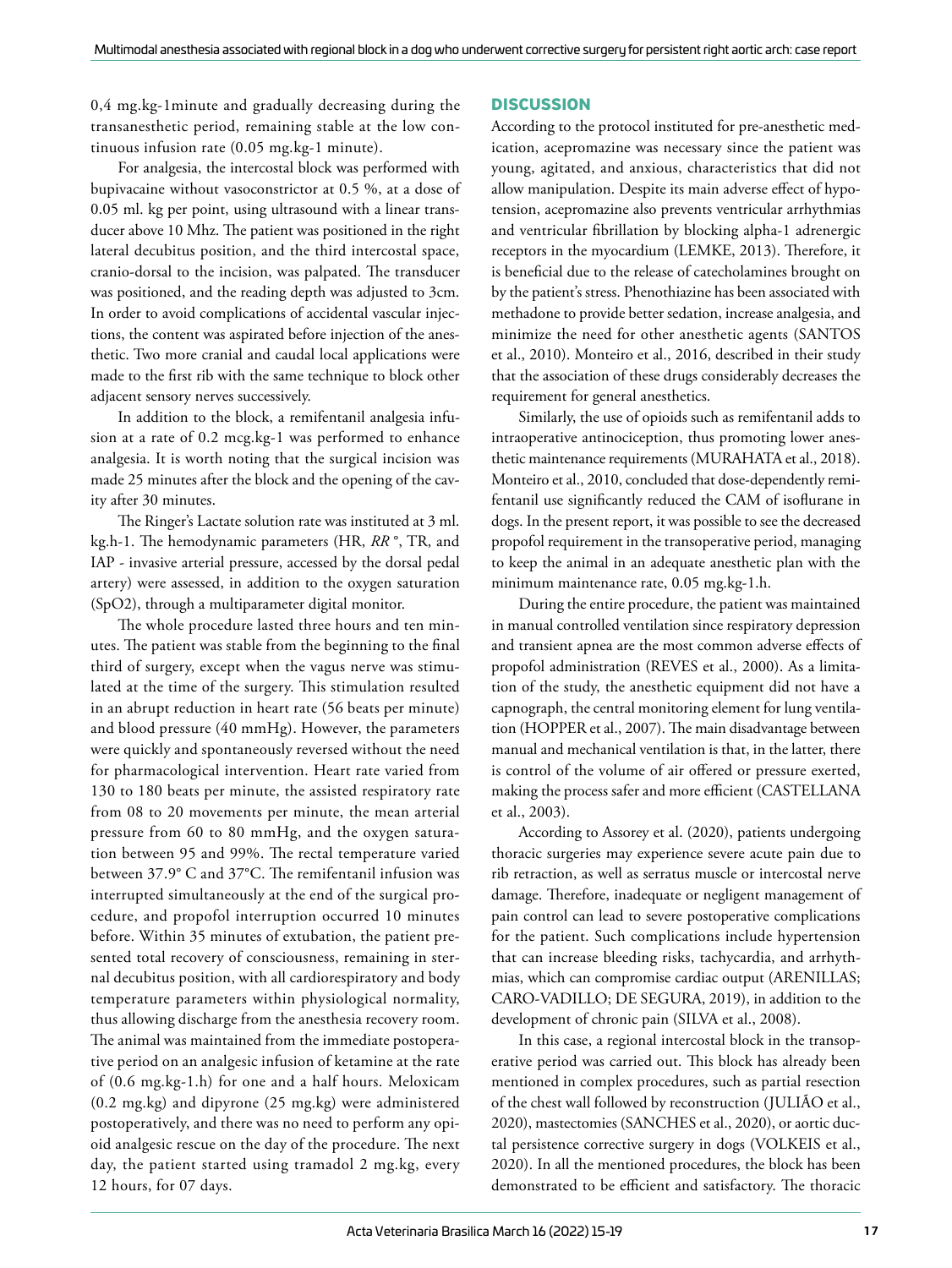paravertebral acoustic window obtained by the ultrasound during regional anesthesia allows for the visualization of the transverse process cranially and immediately caudal to the rib. The needle is positioned between the intercostal membrane and the parietal pleura, contributing with safety, practicality, and precision in the procedure, minimizing errors (O'RIAIN et al., 2010) and enabling promising perioperative effects in surgeries regarded as extremely painful, such as thoracotomies. This technique also decreases the anesthetic requirement, allowing minimal rates of propofol during the maintenance of anesthesia (PORTELA, D.; VERDIER, N.; OTERO, P., 2018). Regional intercostal block has been applied and described in dogs (PORTELA et al., 2017) and foxes (MANTICEL et al., 2017).

In the transoperative period, remifentanil (0.2 [mcg.kg](http://mcg.kg)-1.h) was administered as an analgesic, contributing to balanced anesthesia and decreasing the need for drugs for anesthetic maintenance, such as propofol (ALVES et al., 2017). In the immediate postoperative period, infusion of ketamine (0.6 [mg.kg](http://mg.kg)-1.h) was administered as the action of the bupivacaine decreased.

According to Reed et al. (2019), ketamine adds to acute analgesia by acting on the N-methyl-D-aspartate (NMDA) receptor and interacting with opioid receptors. Its actions on the NMDA receptor are also attractive due to the secondary hyperalgesia decreasing caused by central awareness. Studies with human subjects show that low-dose ketamine infusion can decrease postoperative opioid consumption (BOENIGK et al., 2019). The reported patient was stable throughout the period, with cardiorespiratory parameters within normal range.

Despite some intercurrences such as tachycardia, bradycardia, cardiac arrhythmia, hypertension, and hypotension, which are expected complications (PARISSI et al., 2020), there were no significant complications or required interventions in this report. After the end of anesthesia, the animal was alert and with appetite, and food was offered after 60 minutes of total anesthetic recovery. A form adapted from the Glasgow pain scale (TRANQUILI et al., 2013) was used for pain assessment. The patient was observed from the immediate postoperative period, every one hour, for 24 hours. According to the assessment, there were no signs of postoperative pain, such as reaction to palpation, vocalizations, or apathy. In addition, after the hospitalization period, the patient was routinely followed up, thus excluding any behavior suggestive of hyperalgesia or allodynia. The reported patient was comfortable at all times after the end of anesthesia, with the presence of appetite and alertness. Subsequently, the animal did not present any suggestive of hyperalgesia or allodynia-like behaviors.

#### **CONCLUSION**

The anesthetic and analgesic protocol adopted in this report was satisfactory. The use of the thoracic paravertebral block with ultrasound allowed an assertive and safe approach to the patient, significantly increasing the trans and postoperative analgesia and the infusion of remifentanil, allowing lower rates of propofol requirement for maintenance. Thus, it can be concluded that a well-planned anesthetic protocol, with good techniques, improves the prognosis, minimizes anesthetic complications expected in this type of patient, and provides adequate pain control, favoring the patient's well-being.

### **REFERENCES**

ALVES, J. et al. Mecanismos fisiopatológicos da nocicepção e bases da analgesia perioperatória em pequenos animais. **Acta Biomedica Brasiliensia,** v. 8, n. 1, p. 56-68, 2017

ASOREY, I. et al. Ultrasound-guided serratus plane block as an effective adjunct to systemic analgesia in four dogs undergoing thoracotomy. **Open Veterinary Journal**, v. 10, n 4, p. 407–411, 2020.

ARENILLAS, M.; CARO-VADILLO, A.; DE SEGURA, I. Anesthetic management of a dog with severe subaortic stenosis and mitral valve disease complicated with atrial fibrillation undergoing ovariohysterectomy. **Open veterinary journal**, v. 9, n. 2, p.157- 163, 2019.

BOENIGK, K. etal. Low-dose ketamine infusion reduces postoperative hydromorphone requirements in opioid-tolerant patients following spinal fusion: a randomised controlled trial. **European Journal of Anesthesiology**, v. 36, n. 1, p. 8-15, 2019.

CASTELLANA, B. et al. Comparação entre ventilação controlada a volume e a pressão no tratamento da hipoxemia no período pósoperatório de cirurgia de revascularização do miocárdio. **Rev. Bras. Anestesiol**., v. 53, p. 440-448, 2003.

DA SILVA, F. et al. Prevenção da dor fantasma com uso de cloridrato de amitriptilina. **Revista Brasileira de Cancerologia**, v. 54, n. 4, p. 345-349, 2008.

DUNDIE, A. et al. Use of 3D printer technology to facilitate surgical correction of a complex vascular anomaly with esophageal entrapment in a dog. **Journal of Veterinary cardiology**, v. 19, n. 2, p. 196-204, 2017.

HOPPER K. etal. Indicações, tratamento e resultado da ventilação por pressão positiva a longo prazo em cães e gatos: 148 casos (1990– 2001). **Journal of the American Veterinary Medical Association,**  v. 230, p. 64–75, 2007.

KOZU, F.; SILVA, R.; SANTOS, C. Doenças do Esôfago: Megaesôfago. **Tratado de Medicina Interna de Cães e Gatos,** v.114, p. 2933- 2941, 2015.

JULIÃO, G. et al. Protocolo anestésico para ressecção parcial da parede torácica seguida de reconstrução em cães: relato de dois casos. **Revista de Educação Continuada em Medicina Veterinária e Zootecnia do CRMV-SP**, v. 18, n. 2, p. e37996-e37996, 2020.